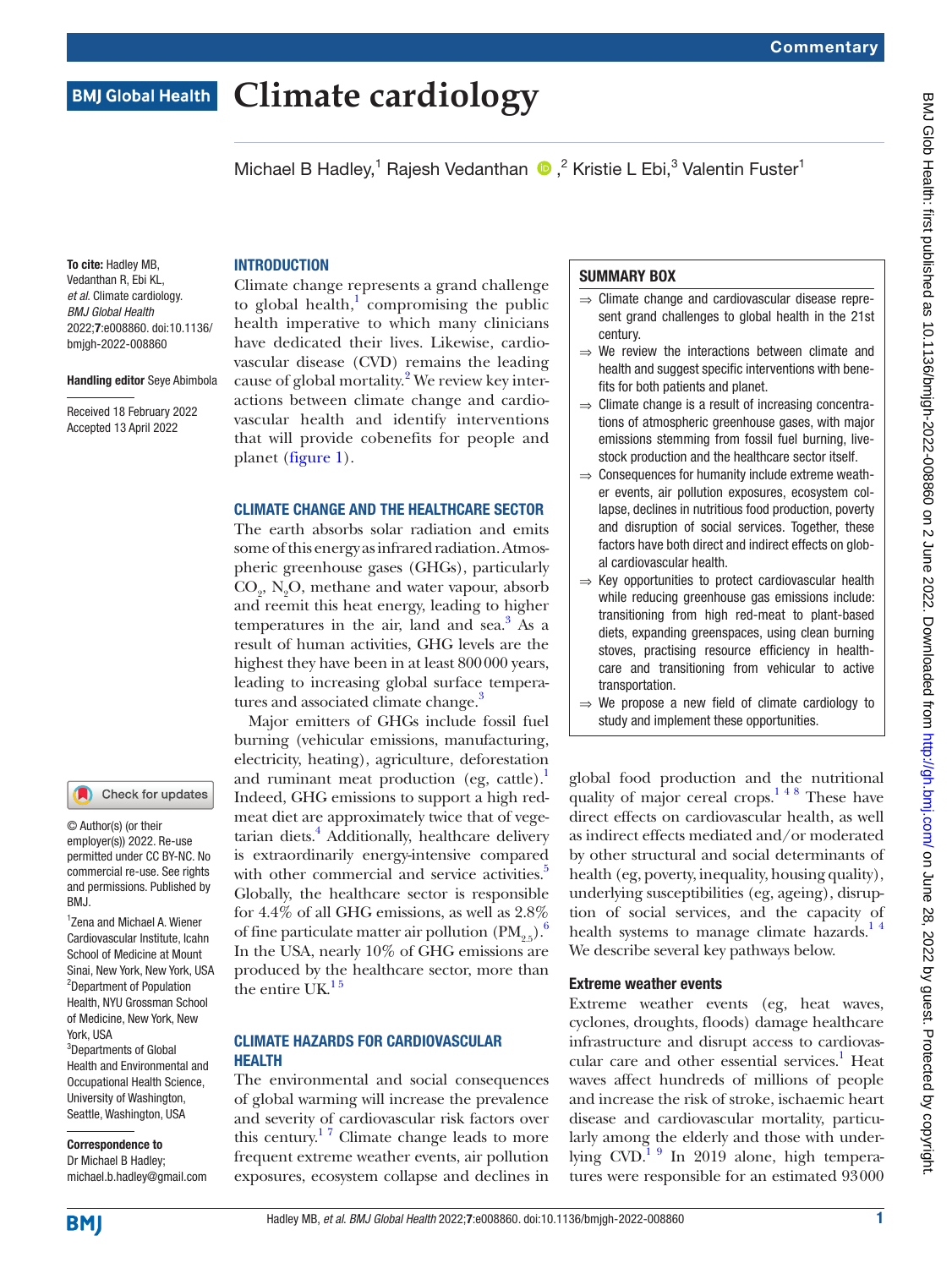

<span id="page-1-0"></span>Figure 1 Interventions (purple) with cobenefits to reduce the global burden of cardiovascular disease (red) and mitigate climate change (blue). GHG, greenhousegas; CVD, cardiovascular disease.

cardiovascular deaths globally.<sup>2</sup> Additionally, changes in weather and seasons may affect sunlight exposure and circadian rhythms that are associated with markers of cardiovascular function.<sup>9</sup> Extreme weather events also are associated with trauma, stress, and depression that are risk factors for ischaemic heart disease.<sup>1</sup>

## Shortage of nutritious foods

Diets low in fresh produce, whole grains and seafood are responsible for over 3million cardiovascular deaths annually worldwide.<sup>2</sup> Desertification is driving further decline in global agricultural yield of fresh produce and whole grains, particularly in low-income regions.<sup>14</sup> Moreover, increased atmospheric  $\text{CO}_2$  decreases the content of protein and micronutrients in cereal crops sustaining hundreds of millions of people.<sup>8</sup> Ocean acidification and warming lead to coral bleaching and reduced fishery and aquaculture productivity.<sup>1</sup> As a result of these declines, current estimates suggest 25million additional children might be undernourished by 2050.<sup>4</sup> Population-level cardiovascular health is likely to worsen as imported high-calorie, energy-dense foods replace traditional diets rich in fresh fish, fruits, vegetables, and whole grains micronutrients. $710$ 

## Rising poverty and climate refugees

Together, famine, floods, storms, drought, landscape fires, sea level rise and ecosystem collapse may lead to homelessness, poverty, and the forced migrations of hundreds of millions of people, often to places ill prepared to provide cardiovascular health services for climate refugees.<sup>14</sup> Moreover, low-income groups will be most affected, exacerbating poverty and transnational inequality.<sup>1</sup>

## Pollution exposures

Air pollution from fossil fuel combustion, industrial emissions, and landscape fires are responsible for nearly one in five (3.54 million) cardiovascular deaths globally.<sup>[2](#page-2-1)</sup> Noise pollution from road traffic has been associated with increased risk of ischaemic heart disease.<sup>[9](#page-2-6)</sup> Chemical pollutants from industry, ore refineries and fossil fuel combustion increasingly contaminate global food and water supplies.<sup>11</sup> Lead, in particular, is consistently associated

with atherosclerotic CVD and responsible for over 848000 cardiovascular deaths annually worldwide. $2<sup>11</sup>$ 

# OPPORTUNITIES TO MITIGATE CLIMATE CHANGE AND REDUCE THE GLOBAL BURDEN OF CVD

Priority should be given to interventions that both prevent CVD and reduce net GHG emissions. Such interventions are often highly cost-effective by mitigating poor cardiovascular outcomes and consequences of climate change. $145$ The burden of CVD attributed to climate change accumulates over a lifetime of hazardous exposures, beginning as early as childhood, but often not manifesting as cardiovascular events until later in life. Thus, attempts should be made to protect individuals of all ages from such exposures. Here, we identify six high-yield interventions [\(figure](#page-1-0) 1), which should be prioritised according to local conditions and context.

# Transition from high red-meat to plant-based diets

Red meat, which contains high levels of saturated fat, is an established risk factor for atherosclerotic CVD, responsible for  $738000$  cardiovascular deaths in  $2019$ .<sup>2</sup> Reorienting to sustainable, plant-based diets promotes cardiovascular health and mitigates global warming.<sup>12</sup> Food subsidies and taxation should be restructured to make red meat more expensive and locally sourced, and plant-based foods more available and affordable. A recent analysis found that levying GHG taxes on global food commodities could reduce  $CO<sub>2</sub>$  emissions by nearly 1 billion tons and avert hundreds of thousands of cardiovascular deaths annually.<sup>13</sup>

# Transition from vehicular to active transportation

Physical inactivity is an established risk factor for cardiometabolic diseases, including obesity, diabetes and atherosclerosis, responsible for 639000 cardiovascular deaths in 2019.<sup>2</sup> Commuting by biking or walking reduces GHG emissions and reduces the prevalence of obesity, diabetes, and cardiovascular risk.<sup>14</sup> Active transportation can be promoted by the development of good cycling infrastructure and regulations to make driving inconvenient and expensive.<sup>[1](#page-2-0)</sup> A recent analysis demonstrated that policies to increase rates of walking and cycling, such as those